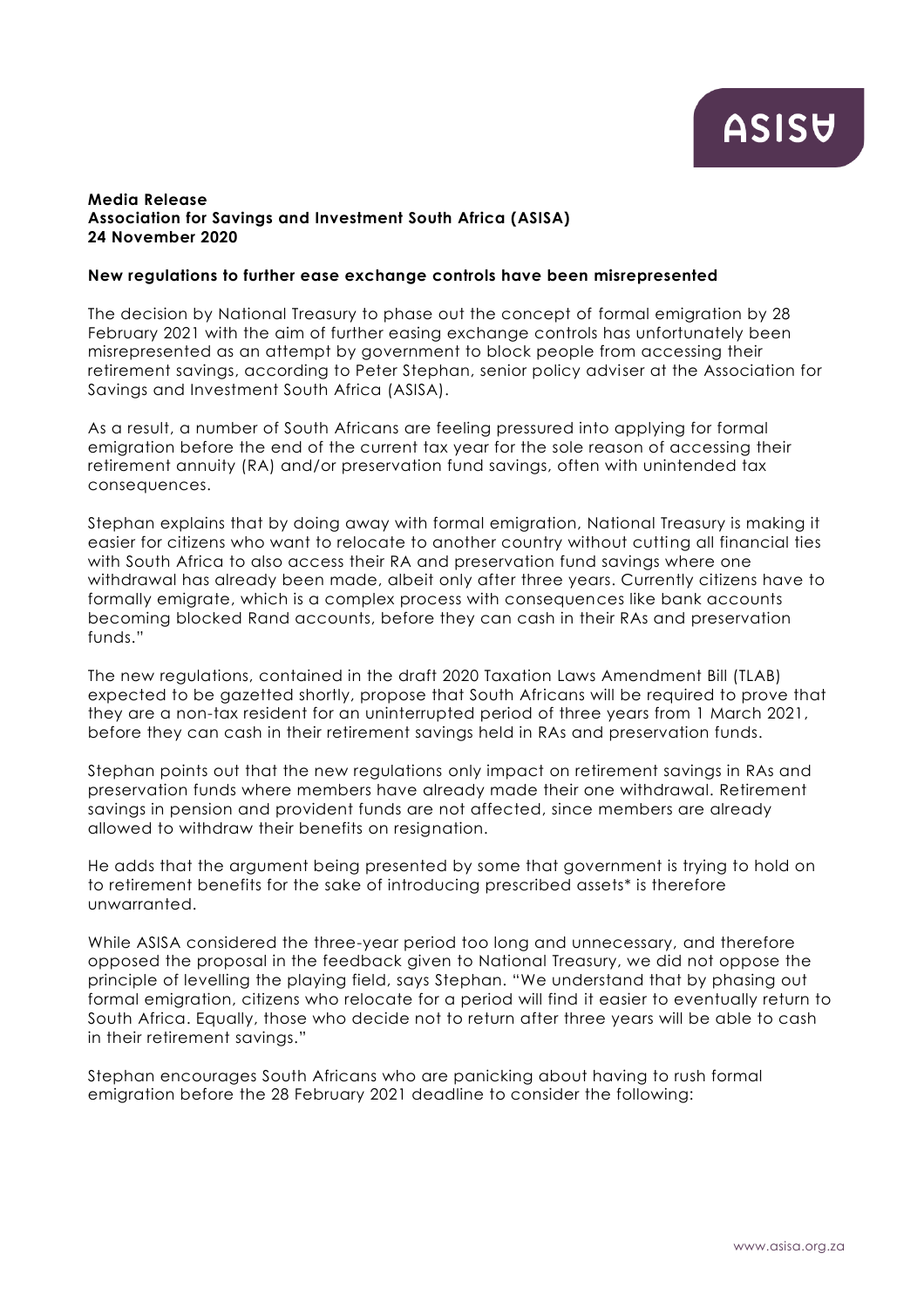# **ASISU**

- Depending on your financial affairs, applying for formal emigration with the South African Reserve Bank (SARB) could result in unintended income tax and capital gains tax consequences. Even if your formal emigration application is straightforward and successful, you are likely to face an exit capital gains tax. It is therefore crucial that you consult a specialist tax adviser before making a decision to formally emigrate.
- Many South Africans tend to relocate rather than formally emigrate. The option of cashing in an RA and preservation fund will be available to everyone who has moved abroad after three years of being a non-tax resident, whereas this is not possible under the current laws.
- The new regulation does not affect pension and provident funds, because members who resign from their employers are already able to withdraw the benefits, pay the withdrawal tax and take their money out of the country subject to meeting the foreign exchange control requirements.
- Also not affected are preservation funds where the member still has their one withdrawal. This means that if you have not yet exercised your right to one withdrawal, you have the option of paying the withdrawal tax and cashing in.
- Once you reach the retirement age specified in your RA contract, you are allowed to retire from your RA, take a third in cash, which can be remitted offshore, and buy a compulsory annuity with the rest. The annuity payments would pay into a local account but could then be remitted abroad. It is important to note that once you have reached the specified retirement age, you cannot cash in 100% of your RA.

Stephan concludes that South Africans planning on moving to another country should carefully weigh up the pros and cons with the help of a tax specialist instead of hastily cashing in their RA or preservation fund based on unfounded fears.

## **Ends**

**\* Note to editors:** More information on ASISA's views on prescription and proposed amendments to Regulation 28, can be found [here.](https://www.asisa.org.za/media-releases/asisa-threat-of-prescription-is-overstated/)

## **To set up interviews please contact:**

Lucienne Fild Independent Communications Consultant 082 567 1533 lucienne@fild.co